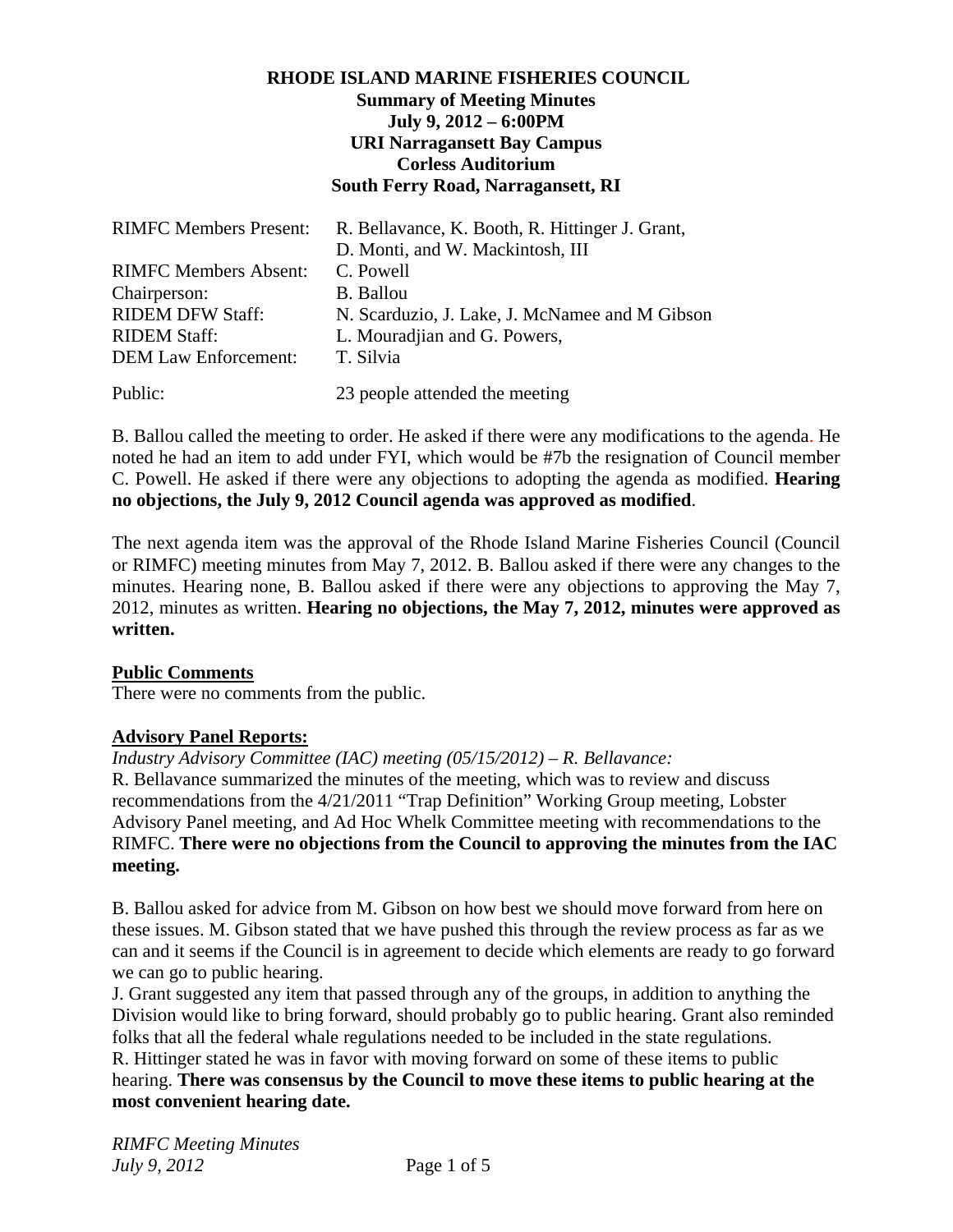### *Summer Flounder AP meeting (06/20/2012) – R. Hittinger:*

R. Hittinger summarized the minutes indicating the meeting was to discuss the summer flounder exemption certificate program. He stated there was a motion from the AP to recommend that the Council not terminate or modify the program.

B. Ballou asked for Division comments from M. Gibson. Gibson commented the Division would like to see this program eliminated since we are managing with commercial quotas and see no rational basis for having different opportunities for fishermen. He noted the program creates administrative difficulties for the Division. He explained we would like to see this program go away and manage summer flounder based on the quota.

#### B. Ballou asked for Council recommendations on how to proceed with this issue.

Some Council members wanted to know what the Division would propose as an alternative if the summer flounder exemption certificate program were eliminated. There were concerns that the Division had not brought forward any proposals on what would happen to the fishery if this program were terminated. M. Gibson indicated he did not take any position on who should catch the fish; he left that up to industry. He reiterated there was no scientific basis for a summer flounder exemption program since the fishery was quota managed and it does not matter who catches the fish just as long as we catch the right amount. He felt industry and the Council should be the ones to craft the allocation program whether by sub period, differential access, or whether there was an exemption program. Gibson stated he would prefer not to be involved in that.

# **R. Hittinger made a motion to recommend that the Director continue the summer flounder exemption certificate program without making any modifications to the program. K. Booth seconded the motion.**

The comments made from audience members were in support of the motion.

J. Carvalho pointed out that the problems remain. He noted that no solutions were presented if the program was eliminated and therefore people were opposed to any changes. There would be collateral problems if the program were eliminated. He anticipated that a more in depth proposal would be prepared and presented to the Council. He felt this issue needed to be looked at sometime in the future at a greater depth to identify the collateral affects.

M. Gibson commented if the Council was opposed to elimination of the entire program but open to alternatives from the Division that might alleviate some the problems. He asked the Council if the Division should come back with a middle ground proposal without getting involved with deciding who gets to catch the fish. He asked for guidance from the Council.

# **B. Ballou asked for the vote on the motion. The Council voted unanimously for status quo, to recommend that the Director continue the summer flounder exemption certificate program without making any modifications to the program. The motion passed (6/0).**

K. Booth made a suggestion to set up either a task force or Ad hoc committee to look at options and weigh impacts if the summer flounder exemption certificate program were eliminated. The unintended consequences needed to be reviewed.

There was Council discussion on where to go from here with this issue. Should they send the issue to the IAC, back to the Summer Flounder AP, create an Ad Hoc committee, or have the Division wrap all the fluke issues together and bring them forward at a workshop?

#### **After Council discussion, there was consensus the issue should go before the Summer Flounder AP for further discussion, which would probably take place at the next summer flounder AP meeting in September.**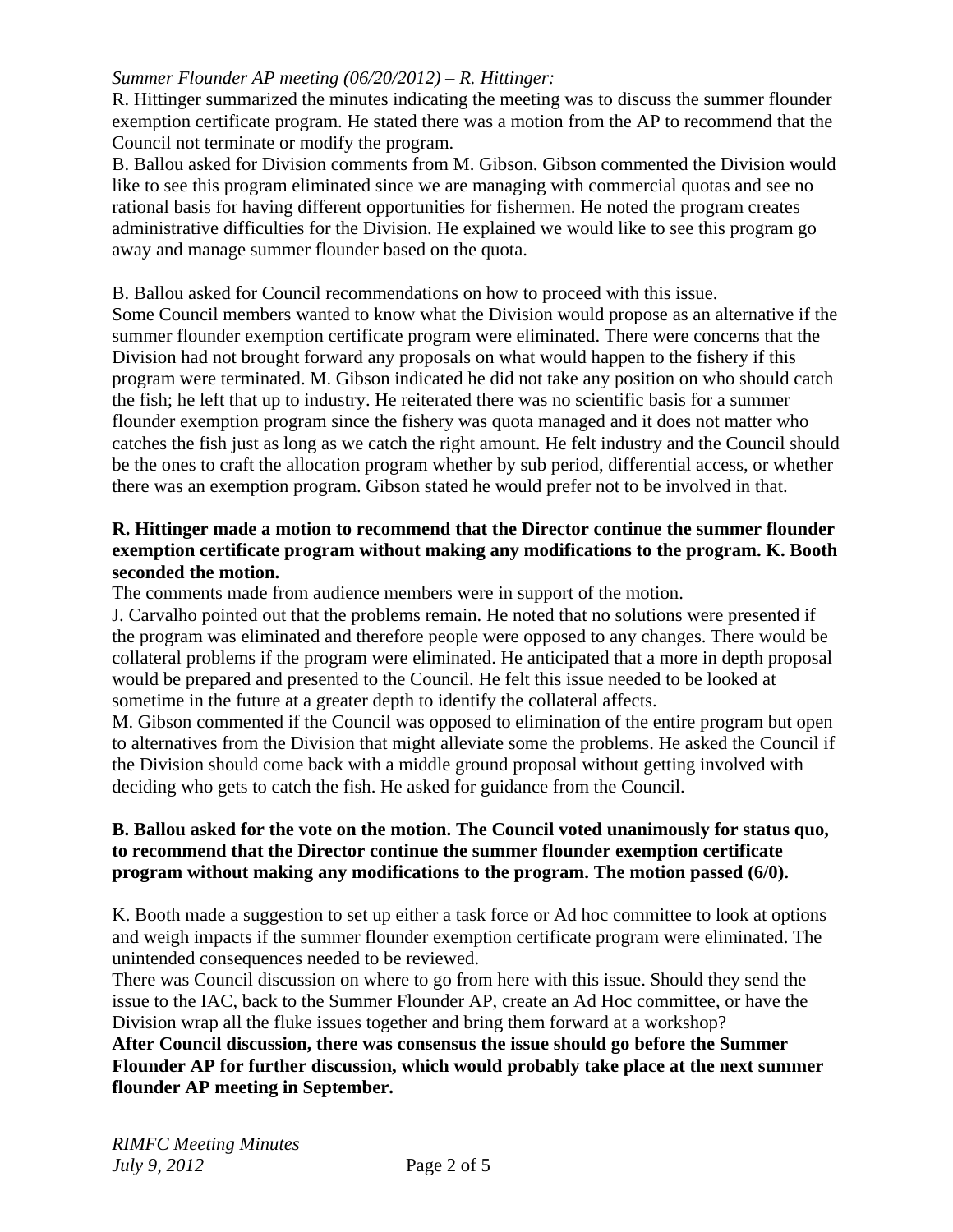# *Herring Ad Hoc Committee meeting (06/27/2012) – J. McNamee:*

J. McNamee summarized the minutes indicating the meeting was to discuss the management of Atlantic herring in state waters, in particular; gear conflicts, Area 2 closing early, fish caught in RI but not landed in RI, and river herring bycatch. The council recommended pursuing the following issues; how to deal with gear conflicts, ecosystem based management approach, address river herring by avoiding catching them, complement federal regulations, balance the needs of the state licensed fishermen with federally permitted fishermen, landing of river herring in RI, lag time of VTR data. The Council also encouraged reviewing what had done by the New England & Mid Atlantic Councils, specifically in the Gulf of Maine, i.e. days out/exemptions for small vessels, or trimesters instead of days out.

M. Gibson explained the Division would review these items and report to the Council.

#### **New Business**

*Brief overview of the Oyster Substrate Enhancement Project in Ninigret Pond – D. Erkan and S. Brown:* S. Brown from the Nature Conservancy gave a power point presentation to the Council.

#### *Appointment of new member(s) to Advisory Panels – N. Scarduzio:*

An application was received from A. Gewirtz applying for the commercial gillnet representative position on the Industry Advisory Committee (IAC). She also indicated that an application had been received from G. Carvalho who was also interested in joining the IAC, however she was not sure which position would be the best fit for Mr. Carvalho.

R. Bellavance suggested that the Council consider opening another slot under the Commercial Inshore Trawler sector since there were two slots under the Commercial Rod & Reel sector.

**J. Grant made a motion to move the open slot under Commercial Offshore Trawler to create another slot under the Commercial Inshore Trawler so that we are not adding another person to the committee for quorum purposes, W. Mackintosh, III seconded the motion. The Council voted unanimously to approve the motion. The motion passed (6/0).** 

**D. Monti made a motion to appoint A. Gewirtz to the Commercial Gillnet position and G. Carvalho to the newly created slot under Commercial Inshore Trawler. K. Booth seconded the motion. The Council voted unanimously to approve the appointment of both positions. The motion passed (6/0).** 

#### *Approval of Shellfish AP agenda – J. Grant:*

J. Grant reviewed the items on the agenda for an August 1, 2012 meeting. He noted there were two aquaculture lease reviews on the agenda and possibly two more might be added pending the outcome of the PD reviews. He stated the 2012-2013 winter shellfish management area schedules were also included. **There were no objections to the agenda therefore the Council members approved the agenda.** 

#### **Old Business**

*Continue discussion regarding streamlining of Advisory Panel process – B. Ballou:* 

B. Ballou had prepared a handout for Council members, which he reviewed. The proposal was to conduct two full-day meetings, one in early fall and one in later winter to address speciesspecific management plans.

There was Council discussion about various aspects of the proposal.

J. Grant suggested keeping the Shellfish AP separate and he indicated he liked the structured Ad Hoc membership approach.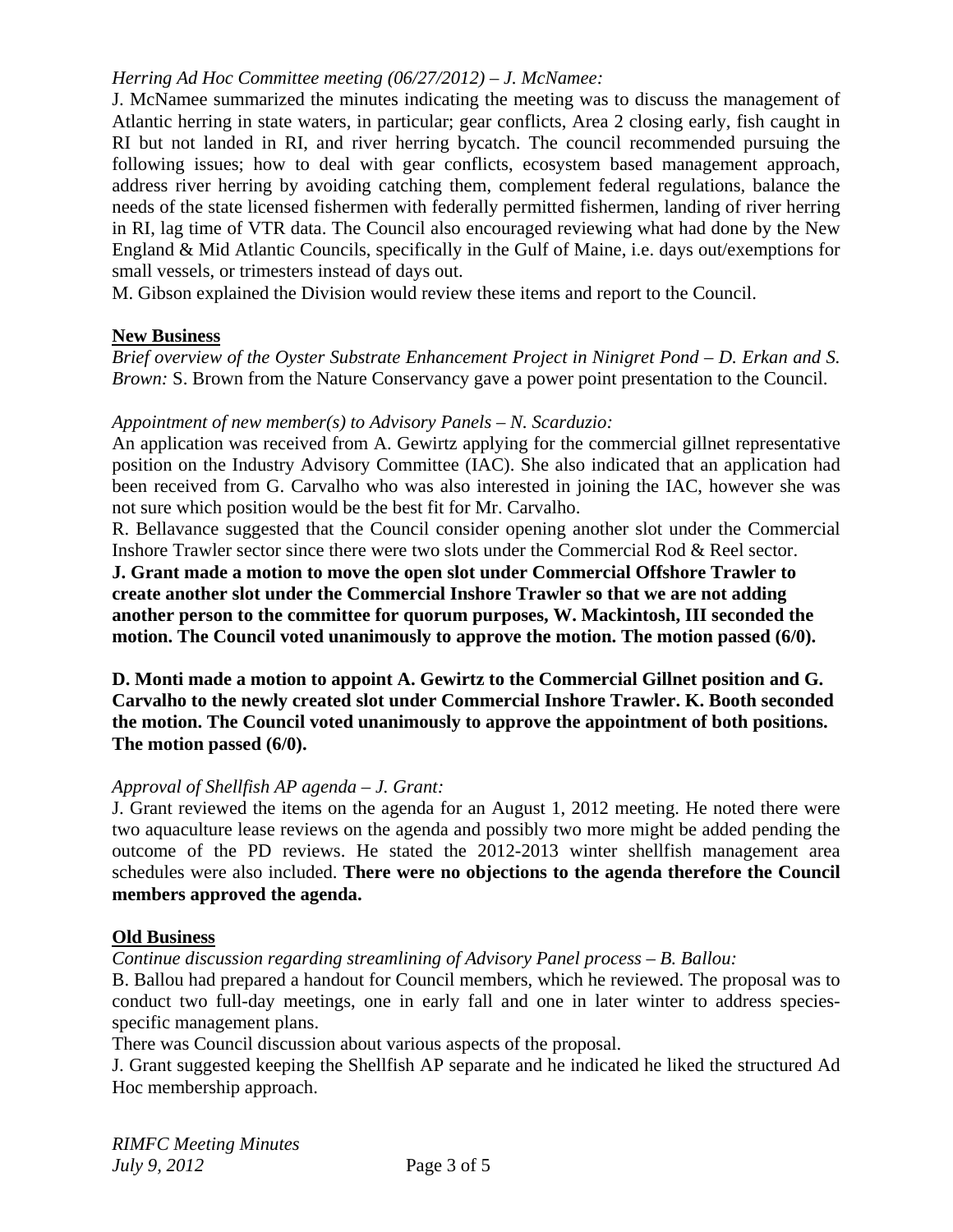R. Hittinger pointed out that some people may not be able to attend daytime meetings, and he favored the current membership structure.

R. Bellavance stated he was in support of an all day meeting and he favored the current membership structure.

D. Monti was in support of consolidating meetings but suggested possibly an afternoon and evening meeting so people who worked during the day could attend the evening meeting. He indicated he liked the structured Ad Hoc membership.

B. Ballou summarized by indicating there seemed to be consensus about having a fall and winter meeting and to take the Shellfish AP out of the mix, but there was a split between maintaining the current membership or using a structured Ad Hoc membership.

K. Booth was in support of keeping the current membership structure and noted he did not think it was a good idea to change too many variables all at once. He suggested keeping the current membership structure and if that did not work, we could always make that change in the future.

W. Mackintosh, III stated the current membership structure was fine except that some people do not show up to make a quorum so no votes are taken. He suggested some how doing away with the quorum requirement to make things easier.

R. Hittinger stated it was his understanding that other than the IAC the other AP's did not require a quorum to conduct business however, he felt if there was a quorum; the votes that were taken would carry more weight.

G. Powers agreed with the exception of the IAC, which required a quorum to conduct business.

B. Ballou assured the Council that these meetings would go forward and did not think having a quorum would be an issue since the AP policy had been amended to allow for this.

M. Gibson stated the Division was in support of the fall and winter meetings but in terms of staffing, he preferred to have specific meetings scheduled in advance with specific dates and times and a structured agenda so he could schedule staff to attend meetings.

R. Hittinger agreed that some evening meetings might be necessary for recreational issues since most recreational fishermen have daytime jobs.

G. Carvalho stated that an Ad Hoc group where everyone was allowed to participate and where you obtained a consensus from the group seemed to be the most productive.

**B. Ballou asked the Council how they would like to proceed.** 

**There was consensus from the Council to have the Shellfish AP stand alone; to have a fall meeting consisting of commercial summer flounder, scup, black sea bass and herring if needed; and maintain the current AP memberships at least for this first meeting. There were no objections from Council members to proceed in this manner.** 

N. Scarduzio noted the timeline needed to conduct these meetings would need to a date sometime between September 17 through 24, in order to prepare for the public hearing.

*Council briefing: Developments relating to RI winter flounder research project – M. Gibson & J. Lake:* 

M. Gibson went through a power point presentation giving an update on the RI winter flounder research project. He noted this was only a brief update. Gibson stated the study would have three major components; a white paper that already exists on stock status, winter flounder habitat in RI, potential to restore the winter flounder population. He stated they would like to complete the white paper by fall of 2012, have the habitat work wrapped up by next summer (2013), and do not have a specific timeframe for the restoration component. Gibson stated they were also doing a life stage analysis to try to find out where the key life stages were.